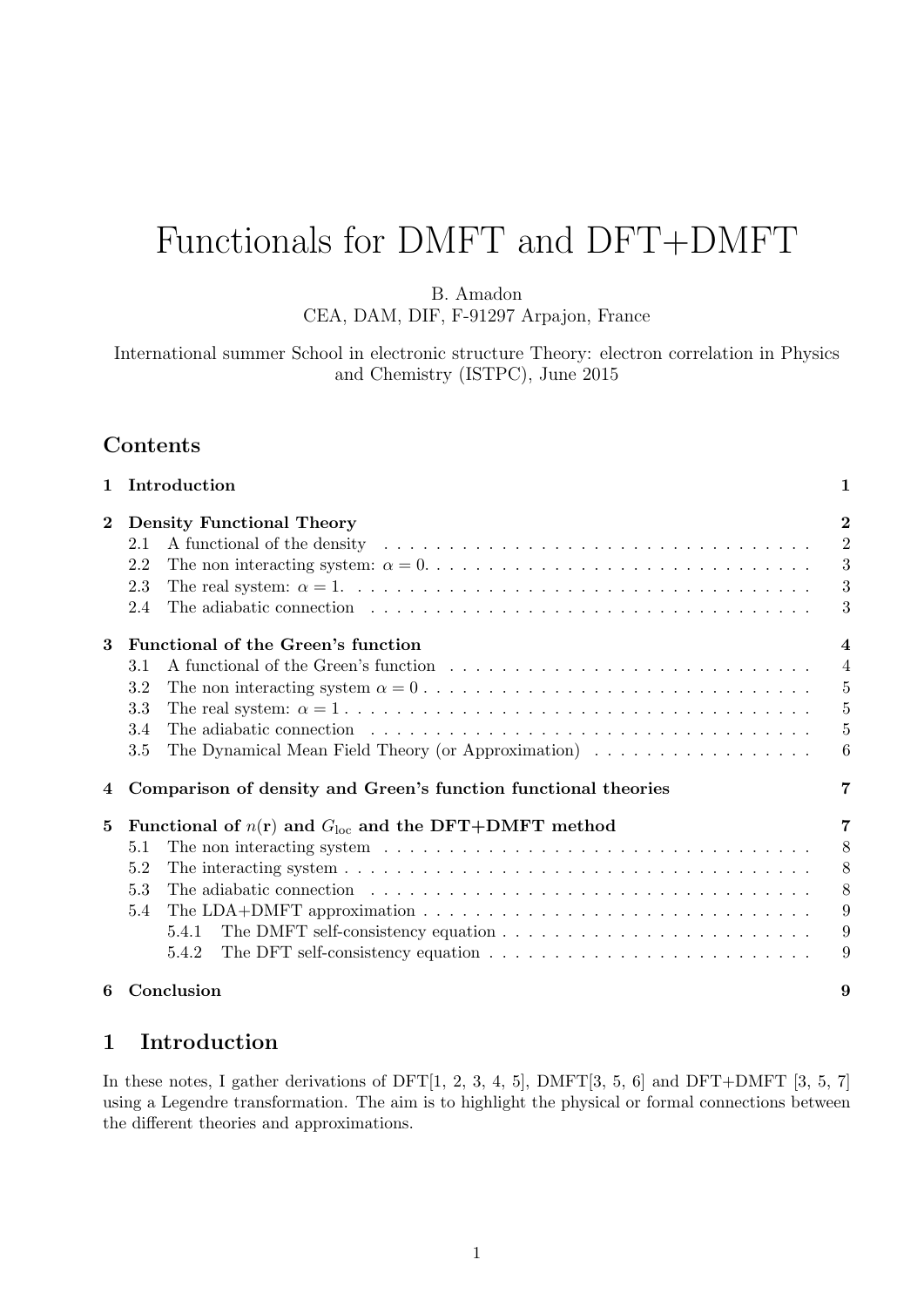# 2 Density Functional Theory

In this section, we rederive some basic equations of Density Functional Theory, as presented in the lecture of Julien Toulouse, using a Legendre transformation. We use mainly the notations of [3] with some minor reformulations.

#### 2.1 A functional of the density

The electronic Hamiltonian H is composed of a non interacting part  $H_0$  and an interaction part  $H_{\text{int}}$ :

$$
H = H_0 + H_{\rm int} = \sum_i \left( \frac{\nabla_i^2}{2} + V_{\rm ext}(\mathbf{r}_i) \right) + \frac{1}{2} \sum_{ij} \frac{1}{|\mathbf{r}_i - \mathbf{r}_j|} \tag{1}
$$

In second quantization

$$
H = \int d\mathbf{r} \Psi^{\dagger}(\mathbf{r}) \left(\frac{\nabla^2}{2} + V_{\text{ext}}(\mathbf{r})\right) \Psi(\mathbf{r}) + \frac{1}{2} \int \Psi^{\dagger}(\mathbf{r}) \Psi^{\dagger}(\mathbf{r'}) \frac{1}{|\mathbf{r} - \mathbf{r'}|} \Psi(\mathbf{r'}) \Psi(\mathbf{r}) d\mathbf{r} d\mathbf{r'}
$$
 (2)

For later use, we define an Hamiltonian with a rescaled interaction such that  $H_0 = H_0 + \alpha H_{\text{int}}$ . In this paragraph, however, we use  $\alpha = 1$ , so  $\alpha$  does not play a role yet.

Moreover, we couple the system to a supplementary one body potential  $\lambda$ , the total Hamiltonian is thus  $H_{\alpha} + \int d\mathbf{r} \lambda(\mathbf{r}) \Psi^{\dagger}(\mathbf{r}) \Psi(\mathbf{r}).$ 

We thus define the partition function  $Z_{\alpha}$  and the free energy  $\Omega_{\alpha}$  for this Hamiltonian as a function of  $\lambda$ :

$$
\widehat{\Omega}_{\alpha}[\lambda(\mathbf{r})] = -\frac{1}{\beta} \ln \widehat{Z}_{\alpha}[\lambda(\mathbf{r})] = -\frac{1}{\beta} \ln \text{Tr}[\exp^{-\beta(H_{\alpha} + \int d\mathbf{r}\lambda(\mathbf{r})\Psi^{\dagger}(\mathbf{r})\Psi(\mathbf{r})))}]
$$
(3)

The trace is a sum over all many-body eigenstates. We note that this expression gives the exact free energy F of the system if  $\alpha = 1$  and  $\lambda = 0$ :  $\mathcal{F} = \Omega_{\alpha=1}[\lambda(\mathbf{r}) = 0].$ 

We now compute the exact density  $n_{\alpha}(\mathbf{r})$  for the Hamiltonian  $H_{\alpha} + \lambda$ :

$$
\frac{\delta\Omega_{\alpha}[\lambda(\mathbf{r})]}{\delta\lambda(\mathbf{r})} = \hat{n}_{\alpha}(\mathbf{r})[\lambda(\mathbf{r})]
$$
\n(4)

We now use the concavity of the functional  $\hat{\Omega}_{\alpha}[\lambda(\mathbf{r})]$  as a function of  $\lambda(\mathbf{r})^1$ .

From the concavity of the functional, we have the monotonous behavior of its first derivative, namely  $\hat{n}_{\alpha}(\mathbf{r})[\lambda(\mathbf{r})]$ . We can thus inverse this relation so that  $\lambda$  is now a functional of  $n(\mathbf{r})$ :  $\hat{\lambda}_{\alpha}(\mathbf{r})[n(\mathbf{r})]$ . The physical meaning of this functional is the following: For a given density  $n(\mathbf{r})$ , it gives the value of  $\lambda$  which is necessary to add to  $H_{\alpha}$  in order that the density of Hamiltonian  $H_{\alpha} + \lambda$  is  $n(\mathbf{r})$ .

We can thus define the following functional of the density (which is the Legendre transform of  $\Omega_{\alpha}[\lambda({\bf r})]$ :

$$
\widehat{\Gamma}_{\alpha}[n(\mathbf{r})] = \widehat{\Omega}_{\alpha}[\widehat{\lambda}_{\alpha}[n(\mathbf{r})]] - \text{Tr}[n(\mathbf{r})\lambda_{\alpha}[n(\mathbf{r})]] \tag{7}
$$

$$
\langle \Psi | H + \beta \lambda_1 n(\mathbf{r}) + (1 - \beta) \lambda_2 n(\mathbf{r}) | \Psi \rangle = \beta \langle \Psi | H + \lambda_1 n(\mathbf{r}) | \Psi \rangle (1 - \beta) \langle \Psi | H + \lambda_2 n(\mathbf{r}) | \Psi \rangle \tag{5}
$$

$$
\geq \beta E_{\rm GS}(H_\alpha + \lambda_1) + (1 - \beta) E_{\rm GS}(H_\alpha + \lambda_2) \tag{6}
$$

where  $E_{\text{GS}}(H)$  is the ground state energy for Hamiltonian H. The last line is the definition of concavity.

<sup>&</sup>lt;sup>1</sup>For simplicity we show it at T=0K: Let us suppose that the system has a Hamiltonian  $H + \beta \lambda_1 n(\mathbf{r}) + (1 - \beta)\lambda_2 n(\mathbf{r})$ and the we call the ground state  $\Psi_{\beta}$ , thus, using the Ritz principle, we have: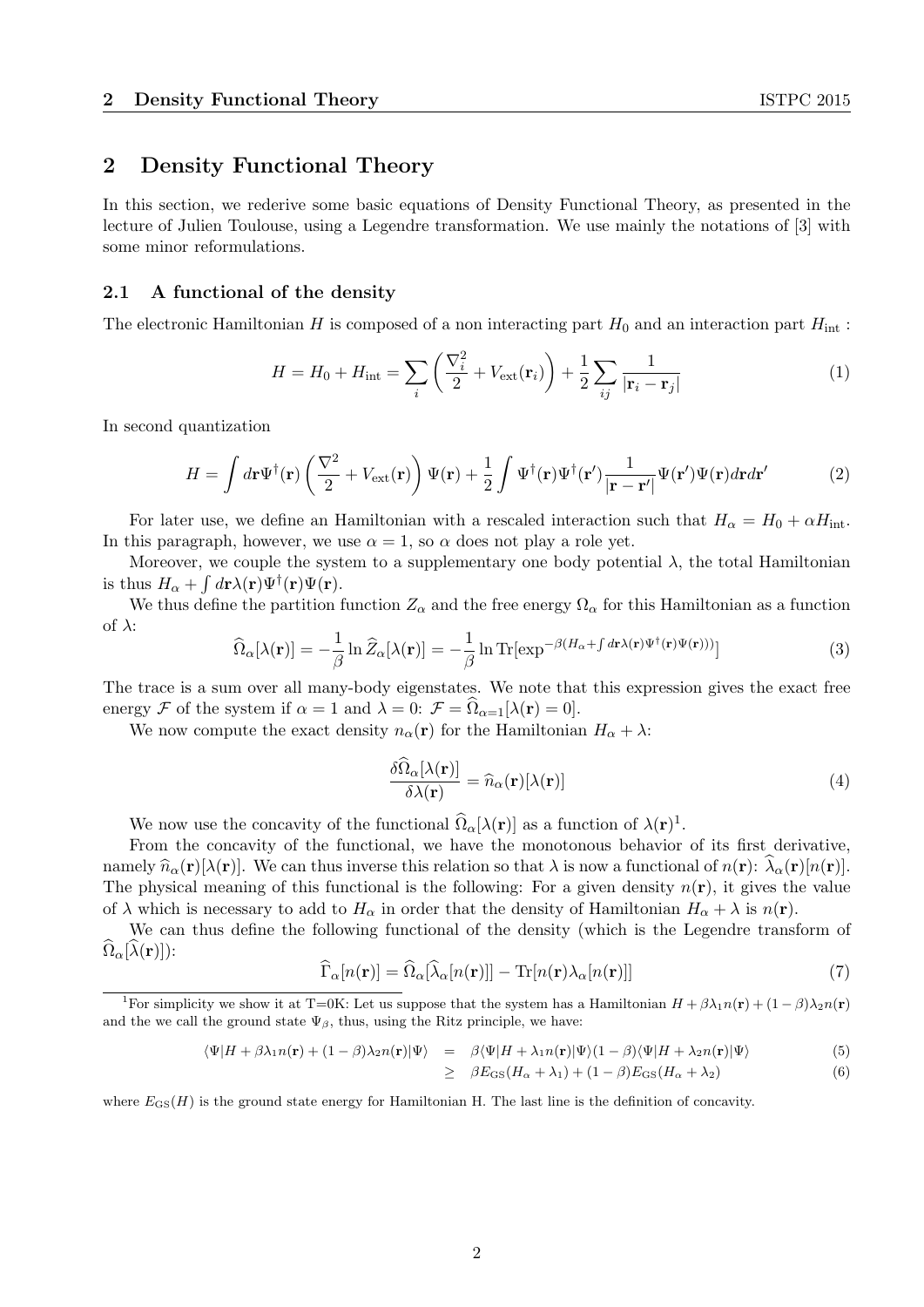#### 2.2 The non interacting system:  $\alpha = 0$ .

Let's use this functional for  $\alpha = 0$ . We have thus:

$$
\widehat{\Gamma}_0[n(\mathbf{r})] = \widehat{\Omega}_0[\widehat{\lambda}_0[n(\mathbf{r})]] - \text{Tr}[n(\mathbf{r})\widehat{\lambda}_0[n(\mathbf{r})]] \tag{8}
$$

We thus use Eq. 4, to obtain:

$$
\widehat{n}(\mathbf{r})[\lambda_0(\mathbf{r})] = \frac{\delta \widehat{\Omega}_0}{\delta \lambda_0(\mathbf{r})}[\lambda_0(\mathbf{r})]
$$
\n(9)

In other word, the density is the density of a non interacting system  $(\alpha = 0)$  in an effective potential  $\lambda_0$ . So the density can be computed simply with the sum of individual wavefunctions which are the eigenvectors of the Hamiltonian  $H + \lambda_0$ . In other words, we know the functional  $\frac{\delta\Omega_0}{\delta\lambda_0(\mathbf{r})}[\lambda_0]$ . At this stage,  $\lambda_0$  is a parameter.

#### 2.3 The real system:  $\alpha = 1$ .

The functional of the density is :

$$
\widehat{\Gamma}_1[n(\mathbf{r})] = \widehat{\Omega}_1[\widehat{\lambda}_1[n(\mathbf{r})]] - \text{Tr}[n(\mathbf{r})\lambda_1[n(\mathbf{r})]] \tag{10}
$$

We now compute the functional derivative with respect to  $n(\mathbf{r})$ :

$$
\frac{\delta\widehat{\Gamma}_1}{\delta n(\mathbf{r})} = \frac{\delta\widehat{\Gamma}_1}{\delta\lambda_1(\mathbf{r})}\frac{\delta\lambda_1(\mathbf{r})}{\delta n(\mathbf{r})} + \frac{\delta\widehat{\Gamma}_1}{\delta n(\mathbf{r})} = 0 + \lambda_1[n(\mathbf{r})]
$$
(11)

Now, we choose  $\lambda_1 = 0$ . We make this choice, because, using Eq. 10, if  $\lambda_1 = 0$ , then  $\widehat{\Gamma}_1[n(\mathbf{r})] =$  $\widehat{\Omega}_1[\lambda_1 = 0]$  is the exact free energy F of the real system by definition of  $\widehat{\Omega}_1[\lambda_1 = 0]$ . Thus, using Eq. 11, the functional  $\widehat{\Gamma}_1[n(\mathbf{r})]$  is stationary for the exact density  $n_{\text{GS}}(\mathbf{r})$ .

$$
\frac{\delta\widehat{\Gamma}_1}{\delta n(\mathbf{r})} [n_{\text{GS}}(\mathbf{r})] = 0 \tag{12}
$$

and for this density, the functional is the exact free energy  $\mathcal{F}$ .

So we have a functional of the density which is stationary for the exact density, and for the exact density, the functional is the exact free energy.

#### 2.4 The adiabatic connection

Let us now compute the derivative of  $\widehat{\Gamma}$  as a function of  $\alpha$ :

$$
\frac{\partial \widehat{\Gamma}_{\alpha}[n(\mathbf{r})]}{\partial \alpha} = \frac{\delta \widehat{\Gamma}_{\alpha}[n(\mathbf{r})]}{\delta \lambda_{\alpha}(\mathbf{r})} \frac{\partial \lambda_{\alpha}}{\partial \alpha} + \frac{\delta \widehat{\Omega}_{\alpha}}{\delta \alpha} \bigg|_{\lambda_{\alpha}} = \frac{\delta \widehat{\Gamma}_{\alpha}}{\delta \alpha} \bigg|_{\lambda_{\alpha}} = 0 + \langle H_{\text{int}} \rangle_{\lambda_{\alpha}[n(\mathbf{r})]} \tag{13}
$$

By integration, we have:

$$
\Rightarrow \widehat{\Gamma}_1[n(\mathbf{r})] = \widehat{\Gamma}_0[n(\mathbf{r})] + \int_0^1 \langle H_{\text{int}} \rangle_{\lambda_\alpha[n(\mathbf{r})]} d\alpha \tag{14}
$$

$$
= \widehat{\Omega}_0[\widehat{\lambda}_0[n(\mathbf{r})]] - \text{Tr}[n(\mathbf{r})\widehat{\lambda}_0[n(\mathbf{r})]] + \int_0^1 \langle H_{\text{int}} \rangle_{\lambda_\alpha[n(\mathbf{r})]} d\alpha \tag{15}
$$

In the second line, we used Eq. 8.

Using  $H_{\text{int}} = \int \Psi^{\dagger}(\mathbf{r}) \Psi^{\dagger}(\mathbf{r}') \frac{1}{|\mathbf{r}-\mathbf{r}'|}$  $\frac{1}{|\mathbf{r}-\mathbf{r}'|}\Psi(\mathbf{r}')\Psi(\mathbf{r})d\mathbf{r}d\mathbf{r}'$ , we can write the last term as[3]: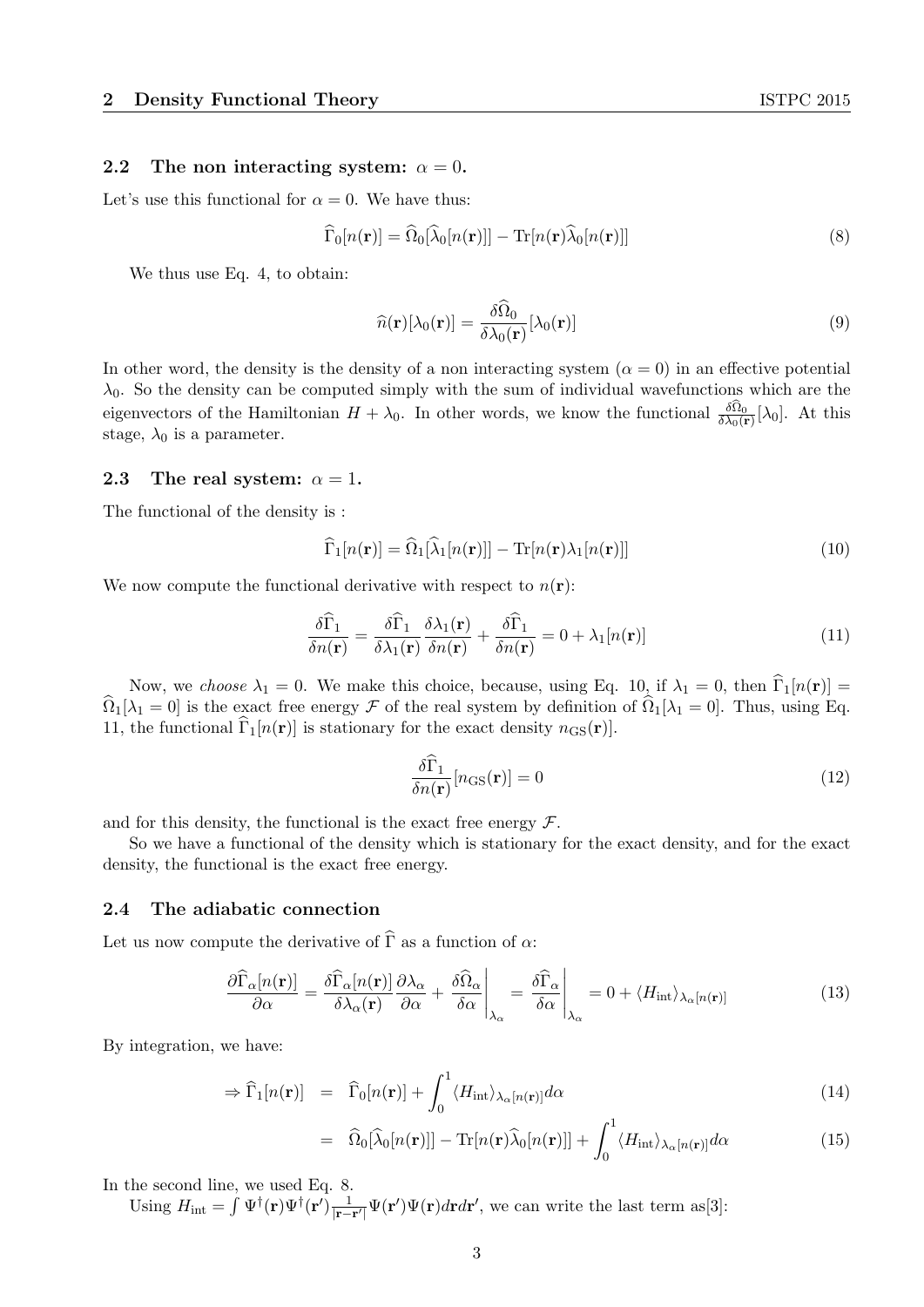$$
\int_0^1 \langle H_{\rm int} \rangle_{\lambda_\alpha[n(\mathbf{r})]} = E_{\rm Ha} + E_{\rm xc}
$$
\n(16)

It can be viewed as an alternative definition of  $E_{\rm xc}$  with a coupling constant integration (see Refs [8, 3]). Then, we use eq. 12 with the expression of eq. 15, to show that  $\lambda_0$  is such that:

$$
\lambda_0(\mathbf{r}) = v_{\text{Ha}}(\mathbf{r}) + v_{\text{xc}}(\mathbf{r}) \tag{17}
$$

We can now identify  $\lambda_0$  with the effective Kohn Sham potential.

Finally, in order to compare to the more familiary  $T=0K$  case, we can write Eq. 15 as :

$$
\widehat{E}[n(\mathbf{r})] = \widehat{E}_0[\widehat{v}_{\text{Ha+xc}}[n(\mathbf{r})]] - \int d\mathbf{r} n(\mathbf{r}) \widehat{v}_{\text{Ha+xc}}[n(\mathbf{r})] + \widehat{E}_{\text{Ha+xc}}[n(\mathbf{r})]
$$
(18)

It is the usual expression for the total energy of the system as a function of the density. Where  $E_0[\hat{v}_{\text{Ha+xc}}[n(\mathbf{r})]]$  is the energy of a non interacting system with the potential  $v_{\text{eff}} = v_{\text{ext}} + v_{\text{Ha+xc}}$ , namely the sum over the Kohn Sham eigenvalues.

To sum up, Eq. 9 show that the density can be computed from a non interacting system. Eq. 17 show that this effective potential is the Kohn Sham potential and Eq. 18 is the DFT total energy.

# 3 Functional of the Green's function

In this section, we will follow exactly the same lines to derive the Green's function functional theory (the Luttinger Ward or Baym Kadanoff Functional)[9, 10, 3, 5], which is the analogue of DFT, but for a functional of the Green's function. We will then show that DMFT is an approximation to this theory, as LDA is an approximation for DFT.

## 3.1 A functional of the Green's function

We will follow a similar path to the derivation made in the first section. This derivation follows closely Ref. [5], see also [3] or [11]. For simplicity, we will use the Hubbard model:

$$
H_{\alpha} = \sum_{ij} t c_{i\sigma}^{\dagger} c_{j\sigma} + \alpha U \sum_{i} n_{i\uparrow} n_{j\downarrow}
$$
 (19)

At finite temperature, the Green's function is conveniently defined as:

$$
G_{ij}(\tau) = \frac{\text{Tr}[\text{e}^{-\beta H} T_{\tau} c_i(\tau) c_j^{\dagger}(0)]}{\text{Tr}[\text{e}^{-\beta H}]}
$$
(20)

where  $\tau$  is an imaginary time. In the following, we will forget the atom index i, j and time for simplicity in the following. For simplicity in the following, we will use the real time and frequency, even if the quantities that are extracted here have to be computed in imaginary time and frequency[12].

First, we have to build a way to extract the Green's function from a free energy as the density was extracted in Eq. 4. Whatever the formulation (finite temperature or zero temperature), the Green's function is non local both in time and in space. In particular, the Green's function contains memory effect from previous time. As a consequence, the source term  $J$ , from which it can be extracted (in a similar way to  $\lambda$  in Eq. 4) has to be non local in time and in space. It cannot be formulated in an Hamiltonian formulation, and a functional path integral has to be used[12] to define the free energy  $\Omega_{\alpha}[J]$ . Using such a formulation[12, 6, 5], one can show that:

$$
\frac{\delta\hat{\Omega}_{\alpha}}{\delta J}[J] = \hat{G}[J] \tag{21}
$$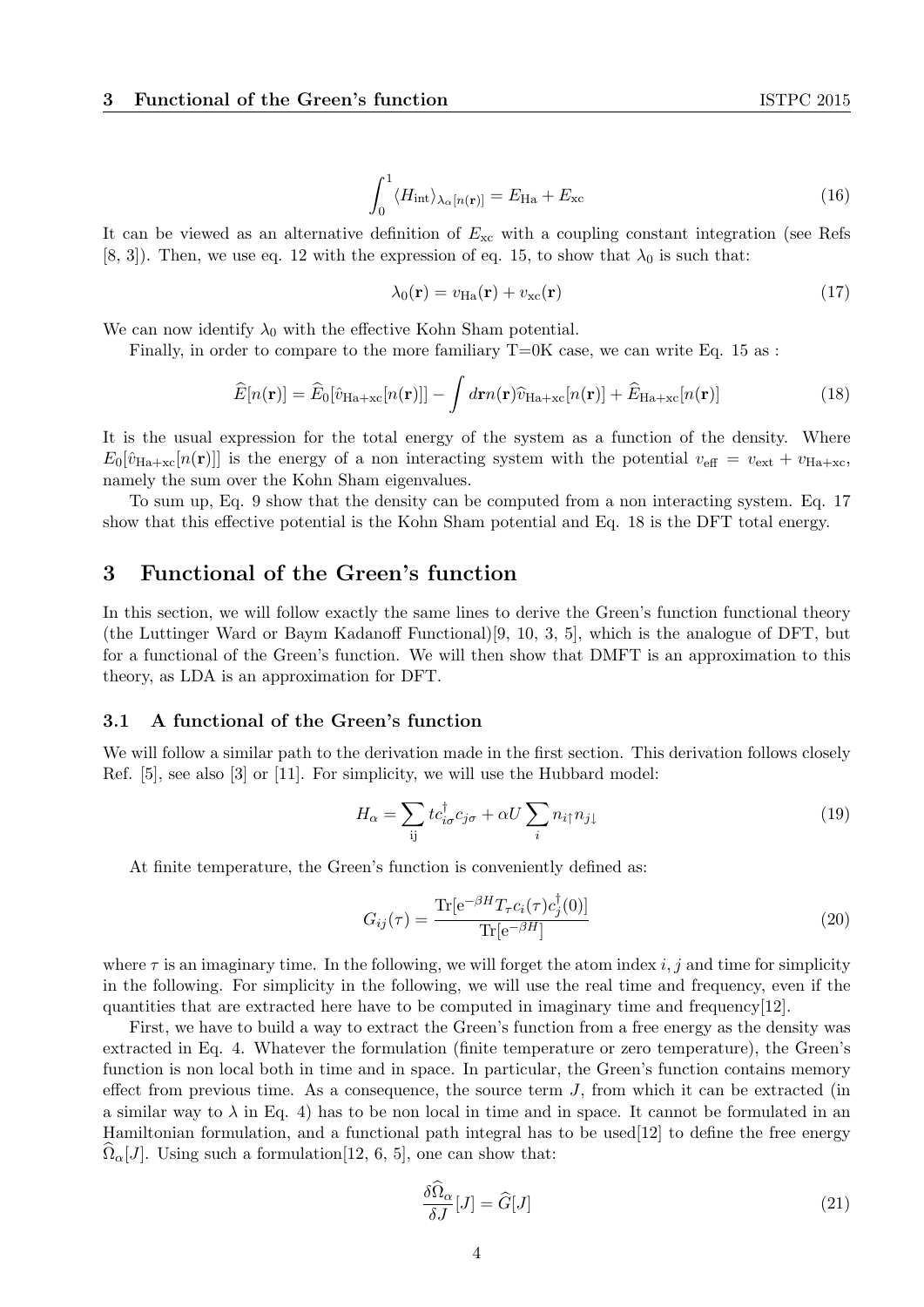There is no proof of the global concavity of this functional (see discussion in Ref. [11]). Let us however suppose that we can invert  $\widehat{J}[G]$  to define the following functional :  $\widehat{J}[G]$ . As a consequence, we can write the Legendre transformation which is a functional of G

$$
\widehat{\Gamma}_{\alpha}[G] = \widehat{\Omega}_{\alpha}[\widehat{J}_{\alpha}[G]] - \text{Tr}[G\widehat{J}_{\alpha}[G]] \tag{22}
$$

#### 3.2 The non interacting system  $\alpha = 0$

We have thus

$$
\widehat{\Gamma}_0[G] = \widehat{\Omega}_0[\widehat{J}_0[G]] - \text{Tr}[G\widehat{J}_0[G]] \tag{23}
$$

We have (in a similar way to Eq. 9):

$$
G = \frac{\delta \widehat{\Omega}_0}{\delta \widehat{J}_0} [\widehat{J}_0[G]] \tag{24}
$$

In other word, the Green's function is the local Green's function of a non interacting system ( $\alpha = 0$ ) but with a non local frequency dependent effective potential  $J_0$ .

We emphasize that this last equation is obtained from the functional  $\Gamma_0$ . It thus expresses the Green's function of a non interacting system  $\alpha = 0$  as the derivative of the free energy for the non interacting system  $\Gamma_0$ . We could compute the derivative, but in fact the solution is known, the Green's function of a non interacting system in a non local, frequency dependant potential is :

$$
G_{\mathbf{k}}(\omega) = \frac{1}{\omega + \mu - \epsilon_{\mathbf{k}} - J_{0\,\mathbf{k}}(\omega)}\tag{25}
$$

#### 3.3 The real system:  $\alpha = 1$

For  $\alpha = 1$ , we have:

$$
\widehat{\Gamma}_1[G] = \widehat{\Omega}_0[\widehat{J}_1[G]] - \text{Tr}[G\widehat{J}_1[G]] \tag{26}
$$

We can choose that  $J_1 = 0$ . The same derivations has above lead to the stationarity of the functional  $\Gamma[G]$  as a function of the local Green's function G, for the physical local Green's function  $G_{\text{GS}}(\tau)$ , and for this Green's function, the functional is the exact free energy  $\mathcal{F}$ .

$$
\frac{\delta \widehat{\Gamma}_{\alpha=1}}{\delta G} [G = G_{\text{GS}}] = 0 \tag{27}
$$

We will use this result below.

## 3.4 The adiabatic connection

In a similar way, one can show, similarly to Eq. 15 that

$$
\widehat{\Gamma}_1[G] = \widehat{\Gamma}_0[G] + \int_0^1 \langle H_{\rm int} \rangle_{\widehat{J}_\alpha[G]} d\alpha \tag{28}
$$

$$
= \widehat{\Omega}_0[\widehat{J}_0[G]] - \text{Tr}[G\widehat{J}_0[G]] + \int_0^1 \langle H_{\rm int} \rangle_{\widehat{J}_\alpha[G]} d\alpha \tag{29}
$$

Using, Eq. 27, we thus show that J is the functional derivative of  $\Phi[G] = \int_0^1 \langle H_{\text{int}} \rangle_{\widehat{J}_{\alpha}[G]} d\alpha$ 

$$
\widehat{J}[G] = \frac{\delta \widehat{\Phi}[G]}{\delta G} \tag{30}
$$

This is the equation similar to Eq. 17.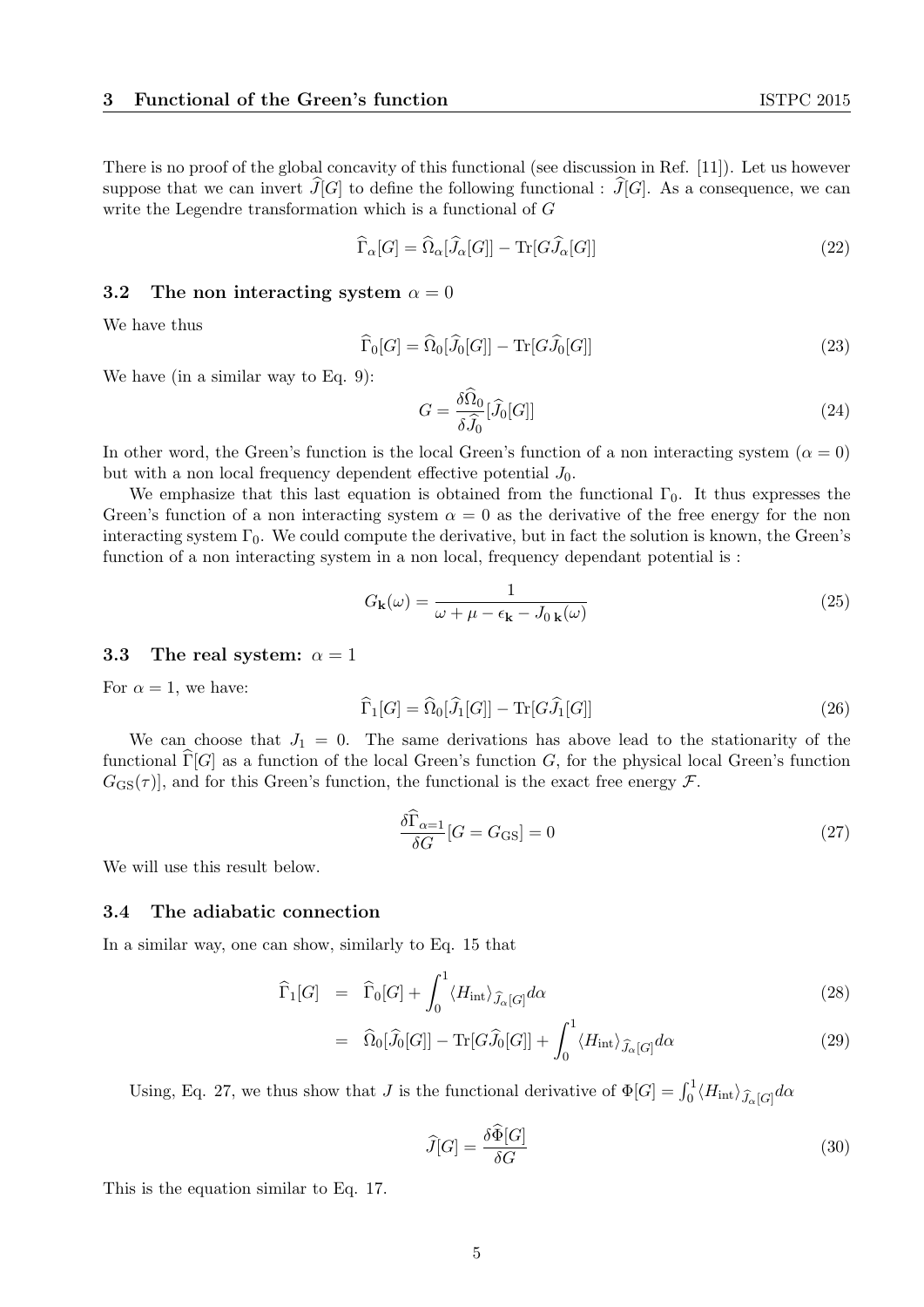To sum up, Eq. 25 shows that the Green's function can be computed from a non interacting system with a non local, frequency dependent potential  $J_0$ , we can use the notation  $J_0 = \Sigma$  and call it the self energy. Eq. 30 shows that this non local, energy dependent potential is the functional derivative of the Luttinger Ward functional and finally Eq. 29 is the famous Luttinger Ward functional for the free energy.

# 3.5 The Dynamical Mean Field Theory (or Approximation)

The derivation presented here was proposed by M Potthoff in severals papers [13, 6]. We first write the Luttinger Ward functional in the particular case of the Hubbard model. The Hubbard model is

$$
H = \sum_{i,j} t_{ij} c_i^{\dagger} c_j + \sum_i U n_{i,\uparrow} n_{i,\downarrow}
$$

The LW functional can thus be written

$$
\Gamma_{t,U}[G] = \Omega_0 \, t[\widehat{\Sigma}_U[G]] - \text{Tr}[G\widehat{\Sigma}_U[G]] + \widehat{\Phi}_U[G] \tag{31}
$$

Indeed, it can be shown (e.g [5]) that the functional  $\Phi_U[G]$  does only depend on the interaction part and not on t. Thus as the functional  $\Sigma[G] = J_0[G]$  is the functional derivative of  $\Phi_U[G]$ , it depends only of U and not t. Thus the only t dependance is in the non interacting part  $\Omega_{0,t}$ .

|           |           | Hubbard model                                                         |           |                          |                                                                                                      |           |                          |                                                           | Periodic replication of Anderson model |
|-----------|-----------|-----------------------------------------------------------------------|-----------|--------------------------|------------------------------------------------------------------------------------------------------|-----------|--------------------------|-----------------------------------------------------------|----------------------------------------|
| $\circ$   | $\bullet$ | $\bullet$                                                             | $\bullet$ | $\bullet$                | $\bullet$                                                                                            | $\bullet$ | $\bullet$                | $\circ$ $\circ$                                           |                                        |
| $\bullet$ | $\bullet$ | $\overline{\phantom{a}}$                                              | $\bullet$ | $\overline{\phantom{0}}$ | $\bullet$                                                                                            | $\bullet$ | $\overline{\phantom{0}}$ | $\begin{matrix} \bullet & \bullet & \bullet \end{matrix}$ |                                        |
|           |           |                                                                       |           |                          | $\circ$                                                                                              | $\bullet$ | $\bullet$                | $\begin{matrix} \bullet & \bullet & \bullet \end{matrix}$ |                                        |
|           |           | $\begin{pmatrix} 0 & 0 & 0 & 0 & 0 \ 0 & 0 & 0 & 0 & 0 \end{pmatrix}$ |           |                          | $U \circ \star \star$ $\begin{bmatrix} 1 \\ 1 \end{bmatrix}$ $\circ$ $\circ$ $\circ$ $\circ$ $\circ$ |           |                          |                                                           |                                        |

This functional can be written for the Hubbard model. We also build another model which a periodization of the Anderson model: it is just a collection of disconnected Anderson model (this is not the so called periodic Anderson model). The functional for this replication of Anderson models is:

$$
\widehat{\Gamma}_{t',U}[G] = \widehat{\Omega}_{0\ t'}[\widehat{\Sigma}_U[G]] - \text{Tr}[G\widehat{\Sigma}_U[G]] + \widehat{\Phi}_U[G] \tag{32}
$$

Here  $t'$  is a symbol to express the non interacting part of the periodic model. By definition, all the non interacting part is contained in  $\Omega_0 t$ .

Interestingly the two functionals (Eqs. 31 and 35) contains the same interacting part  $\Phi_U[G]$ , because the interacting part of the two models are the same ( $\sum_i U_{n_i,\uparrow} n_{i,\downarrow}$ ). As a consequence, the functionals  $\widehat{\Sigma}_U[G]$  is also the same, as well as the inverse functional  $\widehat{G}_U[\Sigma]$ .

Now, we express Eq. 24 with the current notation, it writes

$$
G = \frac{\partial \widehat{\Omega}_{0,t}[\widehat{\Sigma}_U[G]]}{\partial \Sigma} \tag{33}
$$

which can be written as a function of  $\Sigma$ :

$$
\widehat{G}_U[\Sigma] = \frac{\partial \widehat{\Omega}_{0,t}[\Sigma]}{\partial \Sigma} \tag{34}
$$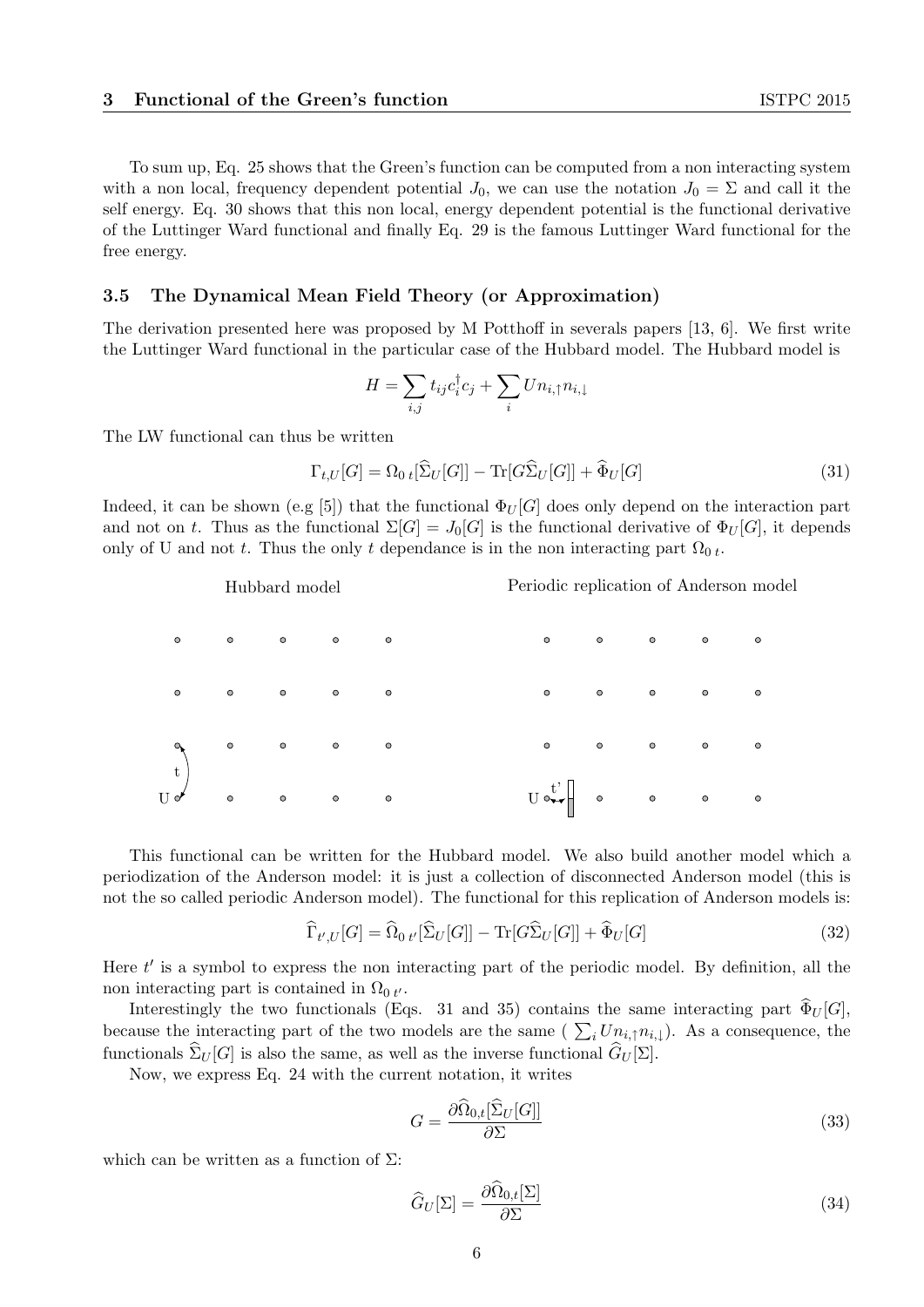The left part of this equation is a complex functional of  $\Sigma$  which comes from the derivative of the interaction functional, whereas the right part is a very simple function of the self energy (Eq. 25)

The DMFT approximation consist to use in this equation the self energy of the Anderson model for the same U

$$
\Sigma = \Sigma_{U,t'} \tag{35}
$$

Putting this in Eq. 49 gives for the left part:

$$
\widehat{G}_U[\Sigma_{U,t'}] = G_{t',U}(\omega) \tag{36}
$$

thus the equation gives:

$$
\widehat{G}_U[\Sigma_{U,t'}] = G_{t',U}(\omega) = \frac{1}{\omega + \mu - \epsilon_\mathbf{k} - \Sigma_{t',U}(\omega)}\tag{37}
$$

This equation can only be fulfilled locally thus

$$
G_{t',U}(\omega) = \sum_{k} \frac{1}{\omega + \mu - \epsilon_{\mathbf{k}} - \Sigma_{t',U}(\omega)}
$$
(38)

We thus recover the DMFT Self consistency equation: The impurity Anderson Green's function  $G_{t',U}$ is equal to the local Green's function of the lattice  $\sum_{k} \frac{1}{\omega + \mu - \epsilon_{k}}$  $\frac{1}{\omega + \mu - \epsilon_{\mathbf{k}} - \Sigma_{t',U}(\omega)}$ .

# 4 Comparison of density and Green's function functional theories

Finally we sum up in the table below the comparison between the density and Green's function approaches

| Theory                 | DFT                                     | Green's fct Functional Theory      |
|------------------------|-----------------------------------------|------------------------------------|
| Interaction functional | $E_{\rm Ha+xc}[n(\mathbf{r})]$          | $\Phi_U[G]$                        |
| Interaction potential  | $v_{\text{Ha+xc}}$                      | Self energy $\Sigma$               |
| Equivalent system      | non interacting system with a potential | non interacting with a self energy |
| Approximation          | LDA                                     | <b>DMFT</b>                        |
| Reference system       | Homogenous electron gas                 | Anderson Impurity model            |
|                        |                                         |                                    |

# 5 Functional of  $n(r)$  and  $G_{loc}$  and the DFT+DMFT method

We can now combine the DFT and DMFT derivation with the following hamiltonian<sup>2</sup>:

$$
H = H_{\text{exact}} + H_{\text{correlated electrons}}.\tag{39}
$$

$$
H_{\text{exact}} = \sum_{i} \left( \frac{\nabla_i^2}{2} + V_{\text{ext}}(\mathbf{r}_i) \right) + \frac{\alpha}{2} \sum_{ij} \frac{1}{|\mathbf{r}_i - \mathbf{r}_j|} \tag{40}
$$

$$
H_{\text{correlated electrons}} = \beta \left( \sum_{\text{atoms } i} (Un_{i,\uparrow} n_{i,\downarrow} - H_{\text{DC}}[n_{i,\uparrow} + n_{i,\downarrow}]) \right) \tag{41}
$$

Let's now make a double Legendre transformation to have a functional of both the density and the local Green's function.

$$
\widehat{\Gamma}[n, G_{\text{loc}}] = \widehat{\Omega}[\widehat{\lambda}[n, G_{\text{loc}}], \widehat{J}[n, G_{\text{loc}}]] - \text{Tr}[n\widehat{\lambda}[n, G_{\text{loc}}]] - \text{Tr}[G_{\text{loc}}\widehat{J}[n, G_{\text{loc}}]] \tag{42}
$$

<sup>2</sup>For simplicity we write for the second part of the Hamiltonian the interaction of a simple one band Hubbard model, but the results are general and are also valid for the multiorbital case with a completely general interaction.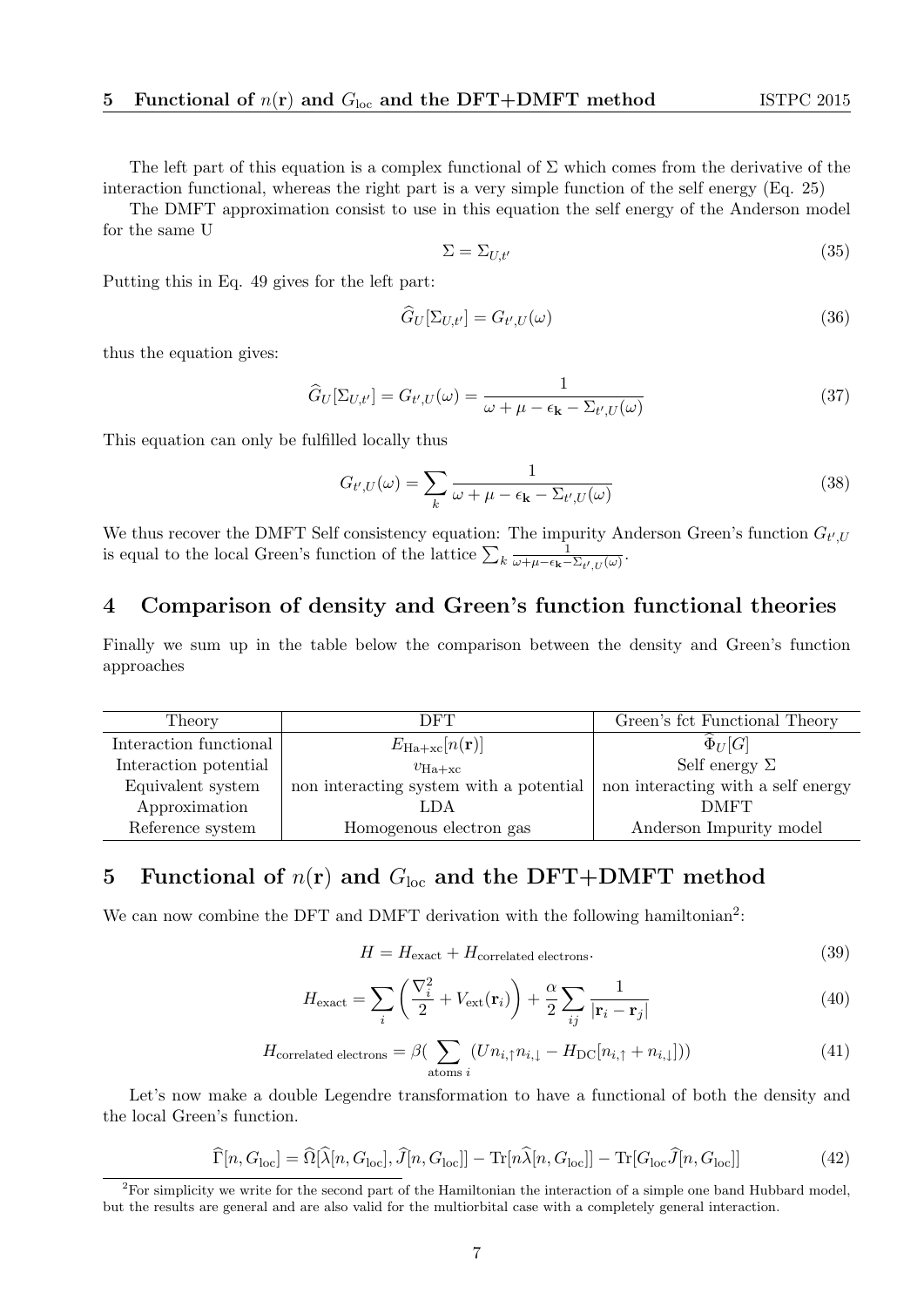## 5.1 The non interacting system

In this case

$$
\widehat{\Gamma}_{00}[n, G_{\text{loc}}] = \widehat{\Omega}_{00}[\widehat{\lambda}_0[n, G_{\text{loc}}], \widehat{J}_0[n, G_{\text{loc}}]] - \text{Tr}[n\widehat{\lambda}_0[n, G_{\text{loc}}]] - \text{Tr}[G_{\text{loc}}\widehat{J}_0[n, G_{\text{loc}}]] \tag{43}
$$

We can write, as above, the density and the Green's function as a function of the non interacting free energy:

$$
\widehat{n}[\lambda_0, J_0] = \frac{\delta \Omega_{00}}{\delta \lambda_0} [\lambda_0, J_0]
$$
\n(44)

$$
\widehat{G}_{\text{loc}}[\lambda_0, J_0] = \frac{\delta \widehat{\Omega}_{00}}{\delta J_0} [\lambda_0, J_0]
$$
\n(45)

As a consequence we have to write the density and the local Green's function for a system of non interacting electrons with an external potential  $\lambda_0$  and a local frequency dependent self energy  $J_0$ . By definition, this Green's function is the lattice Green's function that we have written above in the first lecture.

$$
G_{\text{loc}\,mm'}(\omega) = \sum_{\mathbf{k}} \langle \chi_{\mathbf{k}m} | \Psi_{\mathbf{k}n} \rangle G_{nn'}(\mathbf{k}, \omega) \langle \Psi_{\mathbf{k}n'} | \chi_{\mathbf{k}m'} \rangle \tag{46}
$$

with

$$
G_{nn'}(\mathbf{k},\omega) = [(\omega + \mu)I - \epsilon_{\mathbf{k}n} - J_{0nn'}(\mathbf{k},\omega)]^{-1}
$$
\n(47)

with  $\epsilon_{nk} = \langle \Psi_{kn} | -\nabla^2/2 + v_{ext} + \lambda_0 | \Psi_{kn} \rangle$ . and

$$
J_{0nn'}(\mathbf{k},\omega) = \sum_{m,m'} \langle \Psi_{\mathbf{k}n'} | \chi_{\mathbf{k}m} \rangle J_{0mm'}(\omega) \langle \chi_{\mathbf{k}m'} | \Psi_{\mathbf{k}n} \rangle \tag{48}
$$

From Eq. 44, The density can be obtained from the Green's function of a non interacting system with  $J_0$ , so:

$$
n(\mathbf{r}) = -i \sum_{n,\mathbf{k}} \Psi_{\mathbf{k}n}(\mathbf{r}) G_{nn'}(\mathbf{k}, t - t' = 0^{-}) \Psi_{\mathbf{k}n'}(\mathbf{r})
$$
(49)

We emphasize that the four preceding equations are just the definition of the local Green's function, the full lattice Green's function, the  $J_0 = \Sigma$  in the Kohn Sham basis, and the local density as a function of the full lattice Green's function, for non interacting electrons in the potential  $\lambda_0 + J_0$ .

#### 5.2 The interacting system

We show similarly to other cases, that the functional  $\Gamma_{11}[n, G]$  is stationary with respect to n and G, and is the exact free energy if we choose  $\lambda_1 = 0$  and  $\Sigma_1 = 0$ .

## 5.3 The adiabatic connection

We have

$$
\widehat{\Gamma}_{11}[n, G_{\text{loc}}] = \widehat{\Omega}_{00}[\widehat{\lambda}_{0}[n, G_{\text{loc}}], \widehat{J}_{0}[n, G_{\text{loc}}]] - \text{Tr}[n\widehat{\lambda}_{0}[n, G_{\text{loc}}]] - \text{Tr}[G_{\text{loc}}\widehat{J}_{0}[n, G_{\text{loc}}]] + \widehat{\Psi}[n, G_{\text{loc}}] \tag{50}
$$

Where  $\Omega_{00}$  is the free energy of a non interacting electron systems in the fields  $\lambda_0$  and J.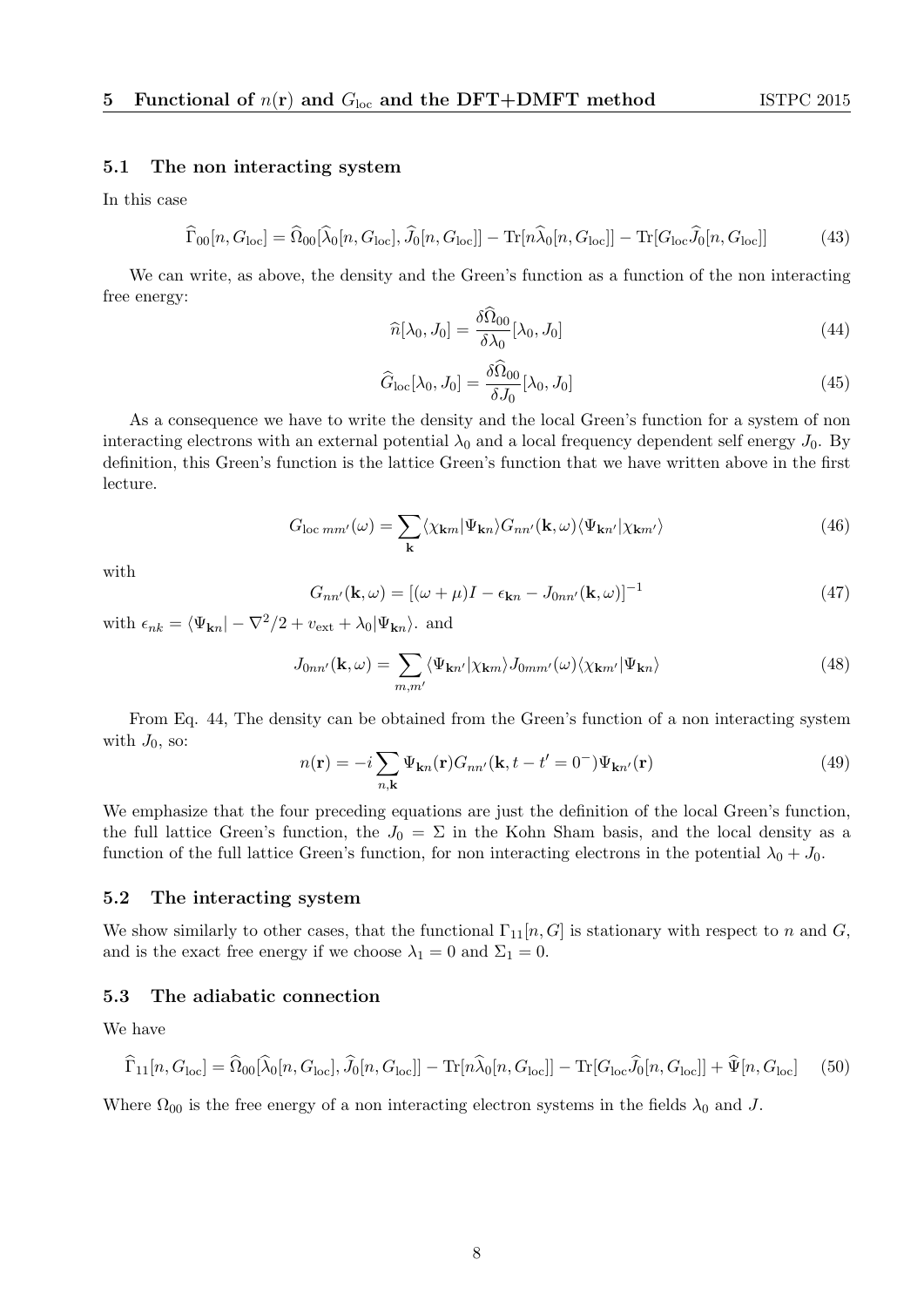# 5.4 The LDA+DMFT approximation

The LDA+DMFT approximation consists of using for  $\hat{\Psi}[n, G_{\text{loc}}]$ , the sum of the LDA approximation for the exchange and correlation functional, and the Luttinger Ward functional for a local interaction U. Moreover, we have to restrict the domain of variation of  $G<sub>loc</sub>$  to solution of an Anderson impurity model  $G_{t',U}$  in Eq. 50.

$$
\widehat{\Psi}[n, G_{t'U}] = \widehat{\Gamma}_{\text{Ha+xc}}[n] + \widehat{\Phi}_U[G_{t'U}] - \widehat{\Phi}_{\text{DC}}[G_{t'U}] \tag{51}
$$

 $\widehat{\Phi}_{\text{DC}}$  is here to compensate for the double counting of the interaction between correlated electrons.

Using the stationary conditions with respect to n and  $G_{\text{loc}}$ , we have:

$$
\widehat{\lambda}_0[n(\mathbf{r})] = v_{\text{Ha}+\text{xc}}[n(\mathbf{r})] \tag{52}
$$

$$
\widehat{\Sigma}_U[G_{t'U}] = \widehat{J}_0[G_{t'U}] = \frac{\partial(\widehat{\Phi}_U - \widehat{\Psi}_{\text{DC}})}{\partial G_{\text{loc}}} [G_{t'U}]
$$
\n(53)

## 5.4.1 The DMFT self-consistency equation

We can rewrite Eq 45 as

$$
G_{t'U} = \frac{\delta\Omega_{00}}{\delta J_0} [\hat{\lambda}_0[n(\mathbf{r})], \Sigma_{t'U}]
$$
\n(54)

because  $G_{\text{loc}}$  is imposed to be a Green's function of an impurity Anderson model. As the right part is the local Green's function of the lattice (Eq. 46) with self energy  $\Sigma_{t'U}$ , this equation expresses the self consistency equation in DFT+DMFT.

## 5.4.2 The DFT self-consistency equation

Finally, Eq. 44 expresses the DFT self consistent equation (Eq. 49) in the DFT+DMFT framework as discussed in the first lecture on DMFT.

# 6 Conclusion

We have presented derivations of DFT, DMFT and DFT+DMFT from a free energy functional using a Legendre transform. Extension of DMFT towards non local correlations (e.g. Cluster DMFT) can be derived using the same ideas as presented above[6]. The so called GW+DMFT scheme, which allows for the self-consistent calculation of the dynamical screened interaction, can also be derived from a free energy functional formulation[5, 14].

# References

- [1] Reijiro Fukuda, Takao Kotani, Yoko Suzuki, and Satoshi Yokojima. Density functional theory through legendre transformation. Progress of Theoretical Physics, 92(4):833–862, 1994.
- [2] Nathan Argaman and Guy Makov. Density functional theory: An introduction. American Journal of Physics, 68(1):69–79, 2000.
- [3] Antoine Georges. Strongly correlated electron materials: Dynamical mean-field theory and electronic structure. AIP Conf. Proc., 715(1):3–74, August 2004.
- [4] Stefano Baroni. Density functional theory: a different elementary introduction. Summer school on Electronic structure calculations and correlated materials, Les Houches , France, August 27 - September 8, 2006 (http://stefano.baroni.me/presentations.html), 2006.